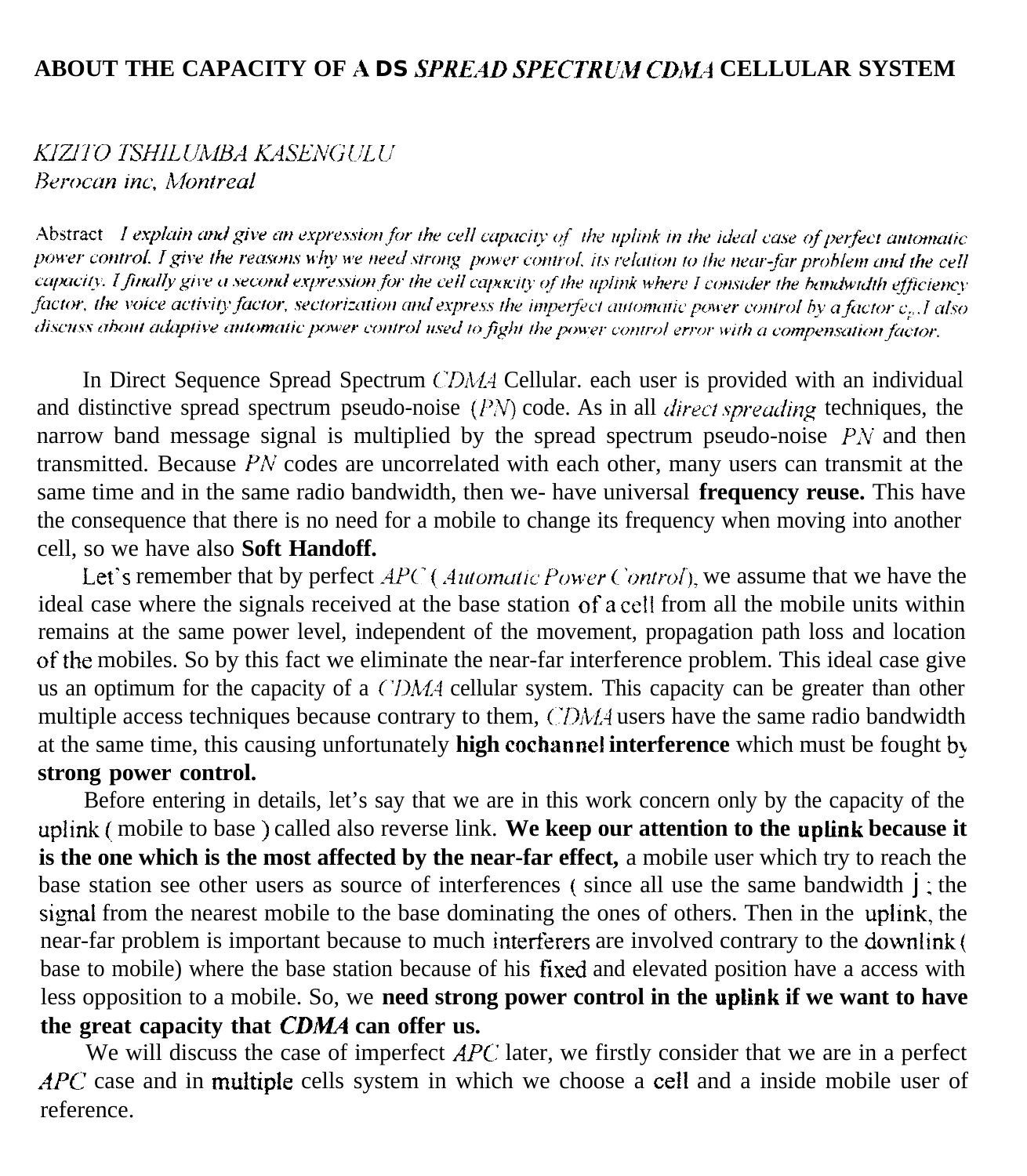In the chosen cell containing  $N_u$ , mobile users, then  $N_u$  being the capacity we are looking for, the number **of** effective interferers is  $N_u$ -1 regardless of how they are distributed in the cell because we consider perfect  $APC$ . It is important to precise that we assume, firstly the welt known classic assumption that the thermal noise is gaussian and secondly that, we are in the case where the  $N_{\mu}$ -1 users interference total signal appear at the base station as approximately gaussian. From the central limir theorem and the theory of summation of probabilities, it can be shown that this affirmation becomes true when the number of involved distributions increases. We conclude that the second assumption is true for a large number of users in the cell, we need it to avoid useless complicate stochastic models.

In the cell and from a user of reference with our assumption, at the base station the signal-tointerference ratio is *:*

 $\frac{S}{S} = \frac{Signal}{\sqrt{1 - (1 - n^2)}} = \frac{Signal}{\sqrt{1 - (1 - n^2)}}$  $\overline{I}$   $\overline{I}$   $\overline{I}$   $\overline{I}$   $\overline{I}$   $\overline{I}$   $\overline{I}$   $\overline{I}$   $\overline{I}$   $\overline{I}$   $\overline{I}$   $\overline{I}$   $\overline{I}$   $\overline{I}$   $\overline{I}$   $\overline{I}$   $\overline{I}$   $\overline{I}$   $\overline{I}$   $\overline{I}$   $\overline{I}$   $\overline{I}$   $\overline{I}$   $\overline{I}$   $\overline{$ 

( 'D.IL-l using the same frequency band for each cell, there is interferences coming from the cell of reference (from the  $N_{\mu}$ -l users) and the one coming from the neighbouring cells. With perfect  $AP(\cdot)$ , the base station of reference receive a desired signal of power S and  $N_{\mu}$ -I interfering signals, each with the same power S. Then we have :

$$
In-cell interference = (Nu - 1) S
$$
 (2)

(1)

Nothing that generally in actual CDMA cellular systems, a particular base station is unable to -control the power of users in neighbouring cells, perfect  $APC$  is true only for in-cell users. This because it can be shown<sup>2</sup> that it is useless to consider interferences from far cells (more than five base station from the one of reference ) because they have a negligible effect, only adjacent or near neighbourhood <sup>2</sup> cells to the one of reference must be considered. If  $N_{ui}$  is the number of users in the i<sup>th</sup> adjacent or near neighbourhood cell and I,, is the average interference power from a user in the same cell; the out-of-cell interference coming from these total N cells can be written :

$$
Out - of - cell interference = \sum_{i=1}^{N} N_{ui} I_{ui}
$$
 (3)

Then from  $(1)$ ,  $(2)$  and  $(3)$ , the signal-to-interference ratio becomes :

$$
\frac{S}{I} = \frac{S}{(N_u - I)S + \sum_{i=1}^{N} N_{ui} I_{ui}} \qquad (4)
$$
\n
$$
(N_u - I)S \left[ I + \frac{\sum_{i=1}^{N} N_{ui} I_{ui}}{(N_u - I)S} \right]
$$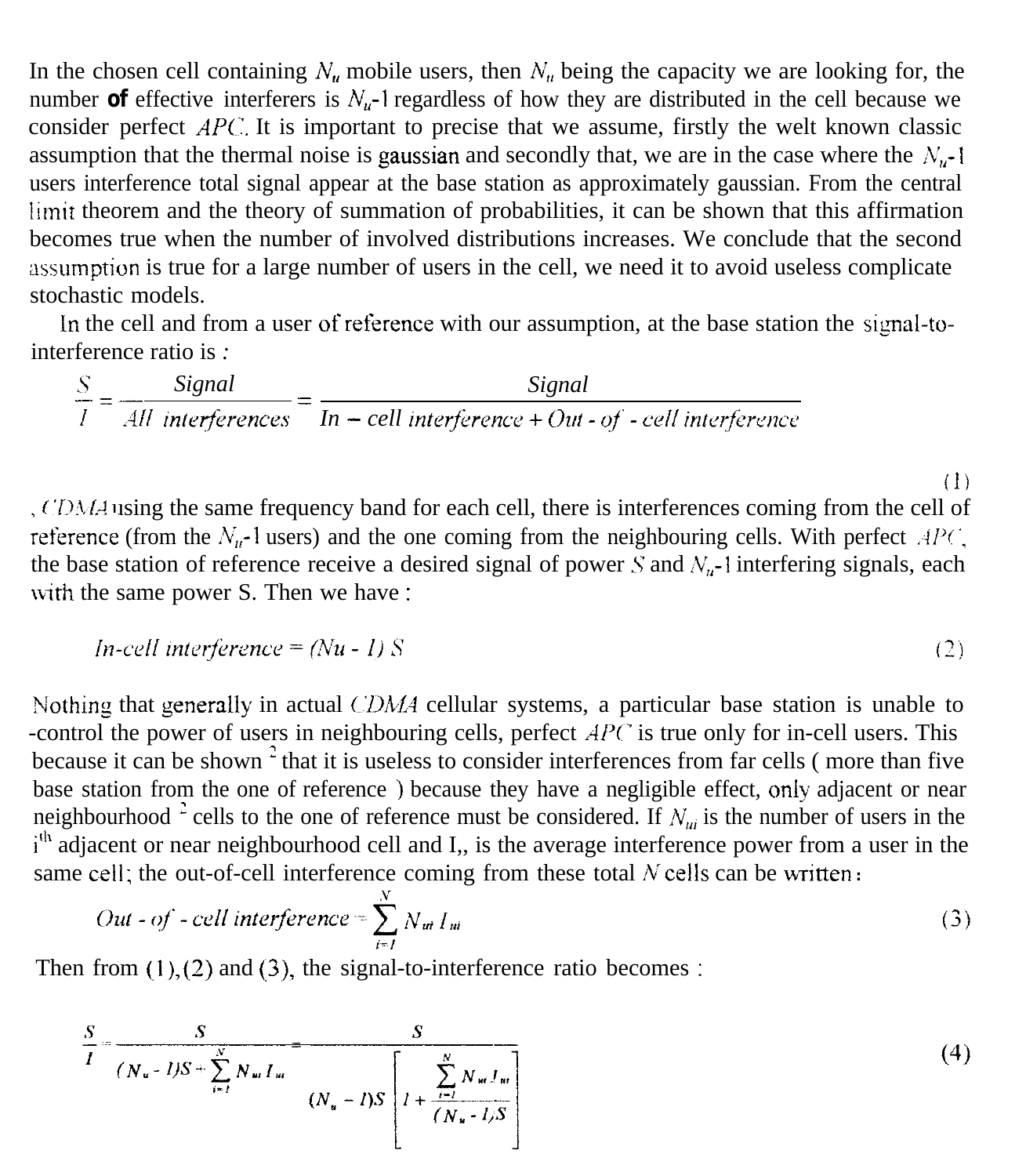. We can now introduce the frequency reuse efficiency factor of a  $\ell$  DMA system (called also spillover factor) which is the amount of out-of-cell interference compare to the in-cell interference. Then,  $N_f$ *the frequency reuse efficiency*(*spillover factor ) of CDMA* is from (2) and (3 j :

$$
N_f \approx \frac{Out - of - cell interference}{In - cell interference} = \frac{\sum_{i=1}^{N} N_{ni} I_{ni}}{(N_u - I)S}
$$
(5)

Finally putting  $(5 \text{ i} \text{ in } (4)$  we obtain the S I ratio as:

$$
\frac{S}{I} \frac{1}{(N_u - I)(1 + N_f)}
$$
\n
$$
(6)
$$

The expression (6) gives the relation between the capacity  $N<sub>u</sub>$  and the received signal-to-interference ratio at the base station from the mobile **of** reference. This formula is not an interesting one because we deal here only in terms of powers without further details. A better way will be to know the relation between the capacity and the modulation or the coding schem, this will have the advantage that besides playing only on signals powers, we can play on modulation or on coding scheme to increase the capacity. The bit energy-to-interference ratio  $E<sub>b</sub>I<sub>a</sub>$ , where  $E<sub>b</sub>$  is the energy per hit and *I,, the interference power spectral density* is a well known parameter which depends on modulation and on coding scheme. So, if we know the relation between  $E_b I_o$  and S I, by using (6) we can find the one between  $E<sub>b</sub>$  I, and the capacity  $N<sub>n</sub>$ .

If R is the baseband information plus overhead bit rate and  $B<sub>s</sub>$  the system bandwidth. remembering that CDMA uses the entire bandwidth, the  $SI$  ratio can be written as :

$$
\frac{S}{I} = \frac{R.E_b}{B_s \cdot I_o} = \frac{E_b}{I_o} \times \frac{1}{\frac{B_s}{R}}
$$
\n(7)

, where  $B_s R$  *is known as the processing gain*. Then from (7) and (6) we have:

$$
\frac{E_b}{I_o} = \frac{B_s}{R} \times \frac{1}{(N_u-1)(1+N_f)}
$$

 $(8)$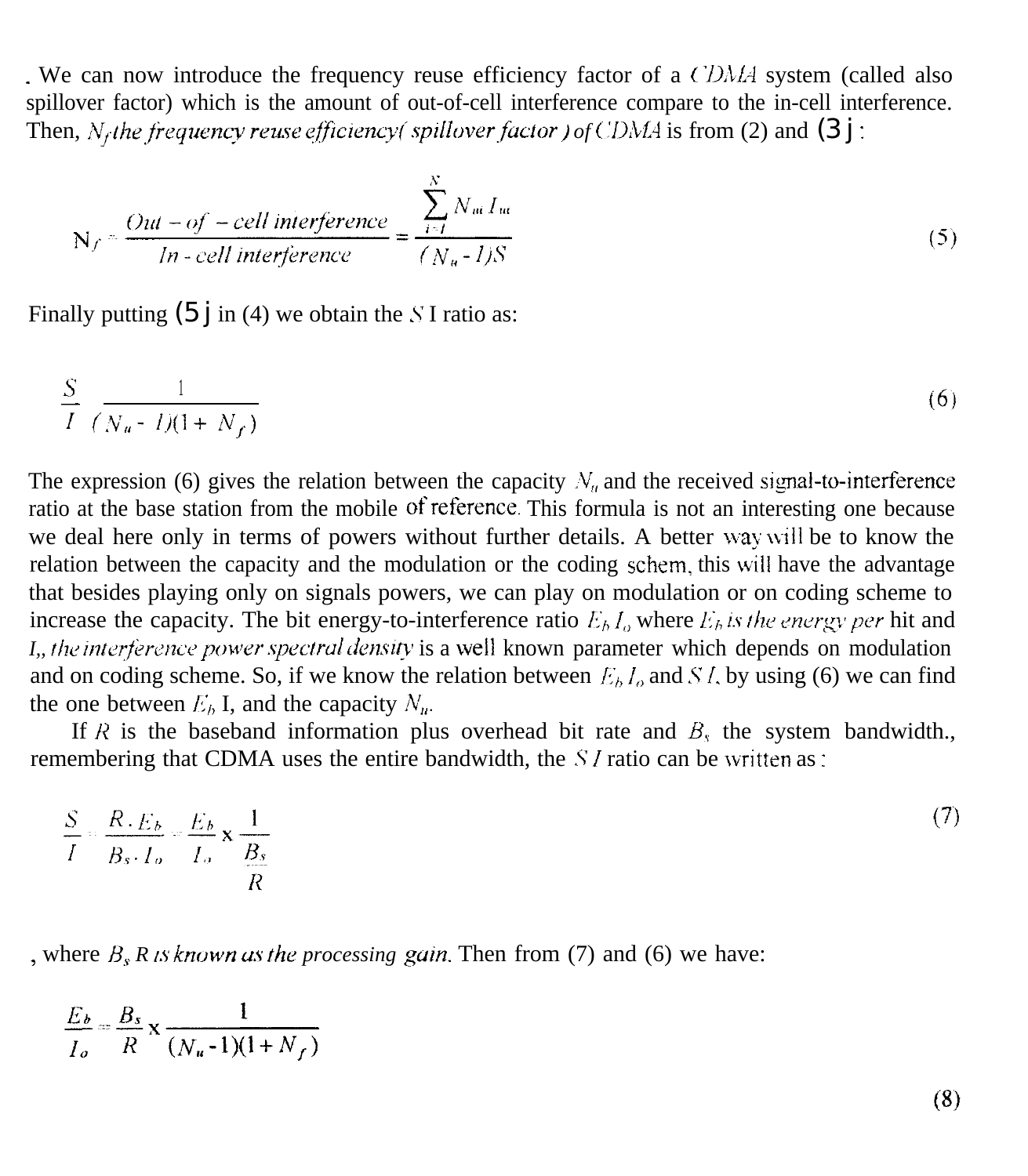which is the relation we were looking for between the capacity  $N_{\mu}$  and the bit energy-to-interference ratio  $E<sub>b</sub> l<sub>o</sub>$ . This expression (8) consider only the Multiple Acess Interference (MAI), the one created by the others CDMA users simultaneously occupying the same frequency band. If we want to consider the background thermal noise  $\eta$ , we must remember that it has to be added to the interference. Then, if  $E_b/l_o \rightharpoonup \eta_o$ *) is the hit energy-to-interference plus noise ratio* ( $\eta_o$  *being the noise power spectral density ) we have because of (8):* 

$$
\frac{E_b}{I_a + \eta_o} - \frac{1}{\left(\frac{I_o}{E_b} + \frac{\eta_o}{E_b}\right)} = \frac{1}{\frac{R(N_u - 1)(1 + N_f)}{B_s} + \frac{\eta_o}{E_b}} = \frac{1}{\frac{R}{B_s}\left[(N_u - 1)(1 + N_f) + \frac{\eta_o B_s}{E_b R}\right]}
$$
(9)

Knowing that  $\eta_o B_s$  and  $E_b R$  equal respectively the noise power  $\eta$  and the signal power S, we can extract  $N_u$  from (9) and find the equation :

$$
N_n = \frac{B_s \cdot R}{\left(\frac{E_b}{I_o + \eta_o}\right) (1 + N_f)} - 1 - \frac{\eta}{S} \frac{1}{(1 + N_f)}
$$
(10)

As we can see, (9) and (8) give us different formulas from which we can find the capacity  $N_{u}$ , the difference being that in (9) we have an additional parameter  $\eta S$  for the background thermal noise. Let's remember **that (10) gives us the expression of the capacity in the case of perfect** APC. The attitude of adding new parameters will be our in the rest of this demonstration to tind a better formula for It',,. From ( IO), we **can already observe that the capacity of a multiple cells** system ( $N_f$  different from zero ) is inferior to the one of the single cell system ( $N_f$ - equalling **zero**) and for a fixed processing gain  $B_s R$ , we can increase the capacity of the DS-CDMA system by reducing  $E_b / (I_a - \eta_o)$  in using powerful modulation and coding scheme. Because firstly this will have the consequence of increasing the system complexity and secondly, even with powerful techniques it is impossible to reduce  $E_b/I_a \eta_a$  indefinitely, the only other way to increase  $N_a$  is to reduce the interference trough  $\eta S$  or trough  $N_f$ .

So, the reduction of interferences will be the goal to reach for increasing the *CDMA* system **capacity.** The other additional parameters since ( 10) will be related to the interference so that by acting correctly on them we can modify the capacity and increase it. These additional parameters will be, because of their natures, additional factors in the numerator or in the denominator depending on the fact that they increase or decrease proportionally the capacity of the system. This is the **way** how we will build the most exhaustive parametric model for the capacity.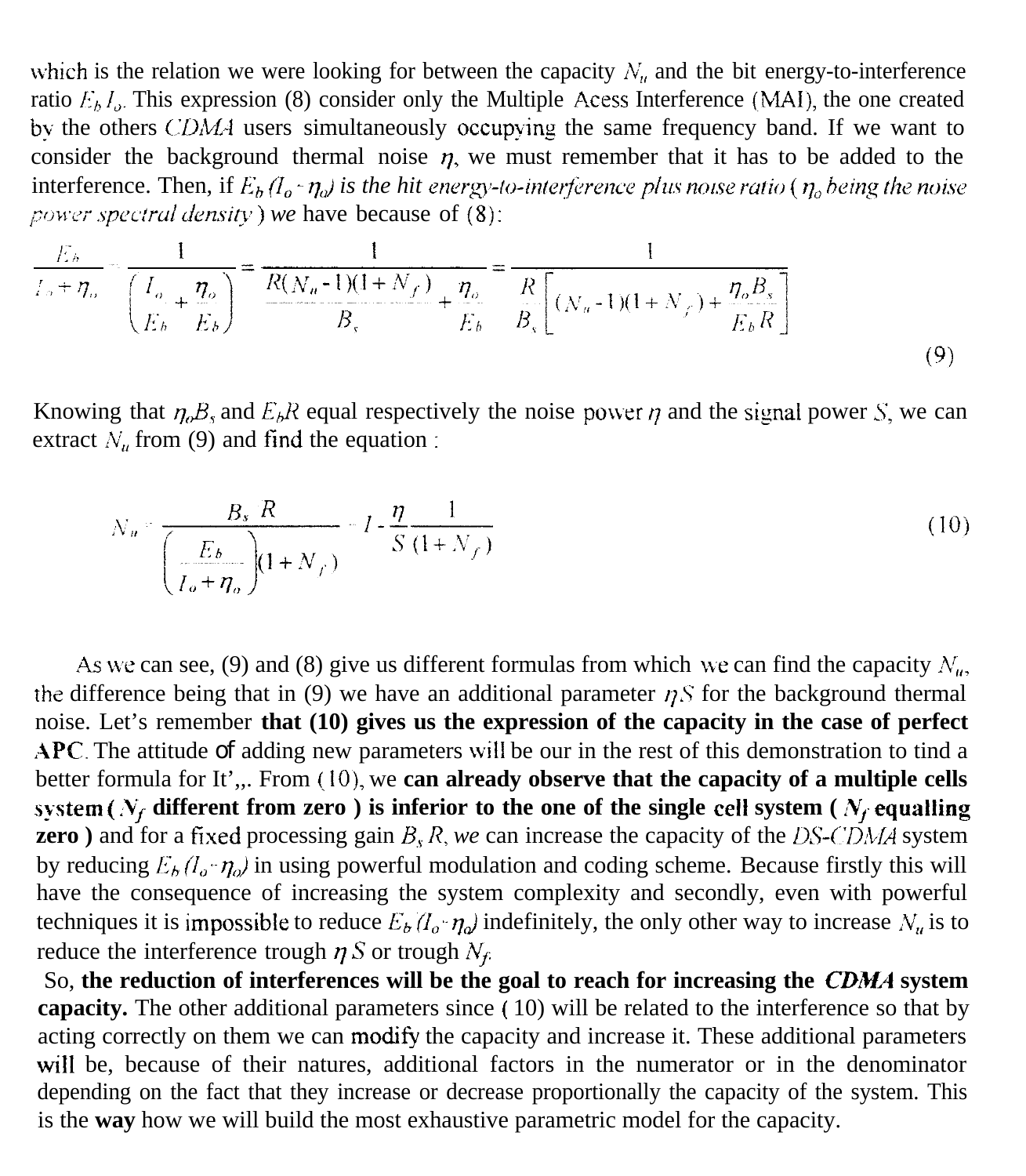The additional parameters to be included as factors in a complete formulation of the (*DMA* capacity are :

- $N_B$ : the bandwidth efficiency factor ( $\cdot$  I) because the individual users do not take necessary the whole frequency band available to the system.
- $v_i$ : the voice activity factor (1) because of the talklisten nature of a real full-duplex conversation. Remembering that the  $CDMA$  capacity is interferences limited, a small voice activity factor will give a greater capacity because interferences is reduced proportionally during the non-activity (silent) period. So  $v_f$  will be a factor in the denominator of  $N_u$ .
- K: the numbers of **sectors** in the cell-site antenna. The use of sectorization and directional × antennas increase the capacity because it reduces interferences ; for example, a ceII site with three directional antennas, each having a perfect beam width of  $120^\circ$ , has interference  $I_0$  which is one-third of the interference in the case of an omni-directional antenna.
- $c_p$ : *Ihe capacity degradation factor* (*1) because of imperfect APC*. Because the performance of a CDMA system is interferences limited, we need accurate power control. A increasing power control error will reduce the capacity. The value of the power control error will depends on the system implementation and on the algorithm used in the control. We will give later more information about this important and specific characteristic of  $CDMA$  systems.

Considering all of these new additional factors, we can write a new and complete parametric formula for the capacity of a CDMA cellular system. Because they act on the total interference (MAI and noise), they will modify  $E_b/I_a, \eta_a$ ; if  $E_b/I_a, \eta_aI_n$  is the new bit energy-to-interference plus noise ratio which takes in consideration our additional parameters, as for (9) we can write :

$$
\left(\frac{E_b}{I_o + \eta_o}\right)_u = \frac{N_B K c_p}{v_f} \times \frac{1}{\frac{R}{B_s} \left[ (N_u - 1)(1 + N_f) + \frac{\eta}{S} \right]}
$$
\n(11)

. then we extract the final complete parametric formula for the capacity :

$$
N_{u} = \frac{N_{B} K c_{p}}{v_{f}} \times \frac{B_{s} R}{\left(\frac{E_{b}}{I_{o} + \eta_{o}}\right)_{n} (1 + N_{f})} - I - \frac{\eta}{S} \frac{1}{(1 + N_{f})}
$$
(12)

. Formula ( 12) gives us the complete and final expression we were looking for. This parametric formula have parameters directly related to the interference and it is easy to give them a value in **a** standard and simple case ; otherwise we need to precise concepts as : diversity, parameters of the coding,.. which ask high stochastic models. So we **conclude** that (12) is **the final parametric formula for the capacity where the imperfect APC is represented by**  $c_p$ **.**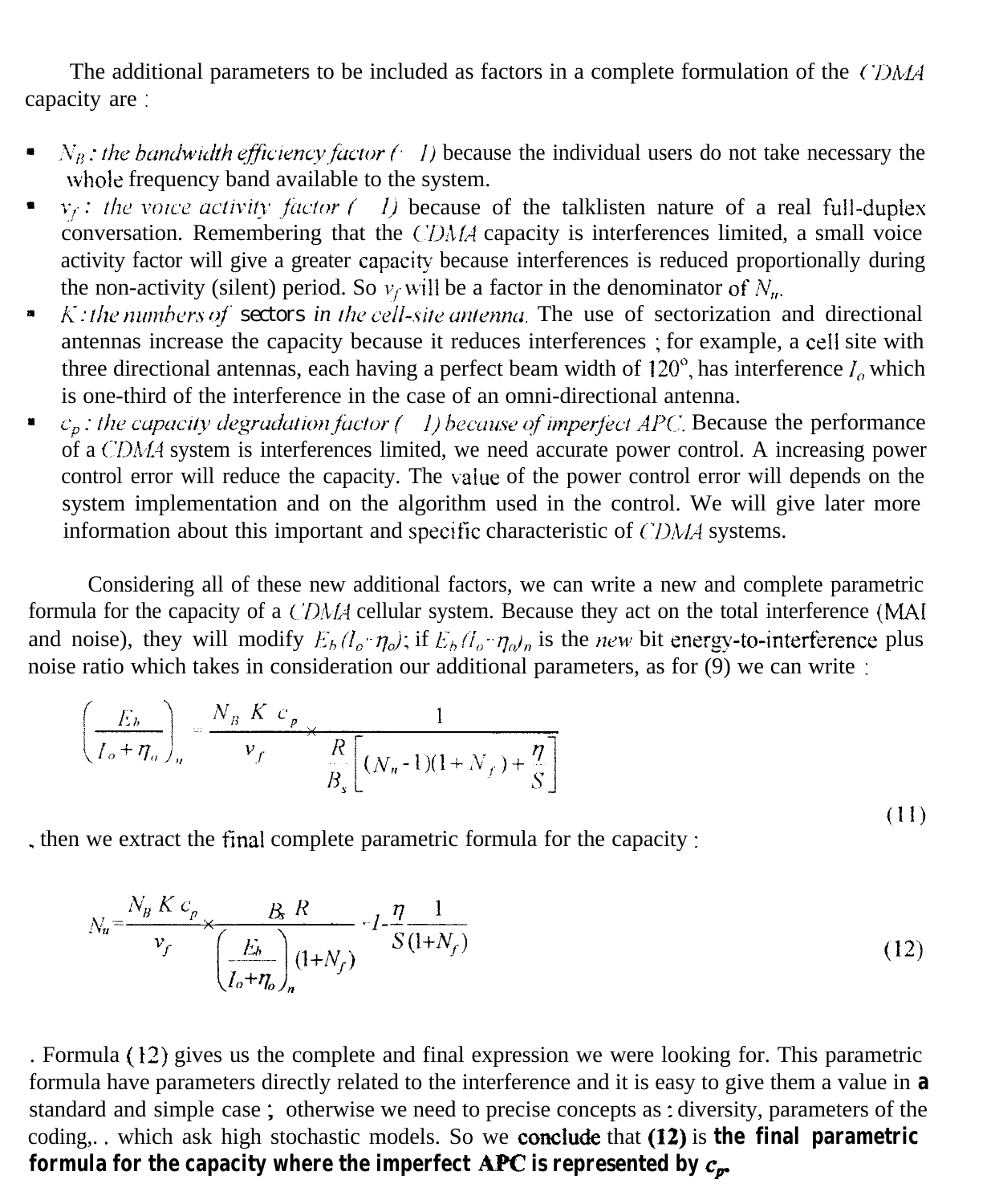The capacity degradation factor  $c_p$  is due to the power control error. So it depends on the system implementation and on the algorithm used in the power control. In [5], we have for : a hexagonal multiple cells system, a processing gain of 255 Hz.s/bits, no sectorization( $K=1$ ), no voice activity  $(v_i=1)$ , the bandwidth used in totality  $(N_B=1)$ ,  $(E_b I_o)_n = 7dB$ , in cell interference 10 dB upper than the thermal noise and in totality 90 outer interferencing cells ( here considered total near neighbourhood) with  $N_f=0.326$ ; we have a reduction of 60% for the capacity with 1 dB of power control error. The power control error is interpreted as the standard deviation around a desired power level. Also in this simulation, the path loss exponent was  $\beta=4$  and the received power from each mobiie user behave as a  $log-normal$  distribution with zero logarithm mean and a standard deviation measuring the power control error.

It is well known that the value of the bit energy-to-interference plus noise ratio depends on the acceptable bit error rate( a measure of the quality of services : an increasing bit error rate reduce the quality of services), the latest is related to the modulation or the coding scheme used. A increasing ( decreasing ) value of the bit energy-to-interference plus noise ratio gives a decreasing ( respectively increasing ) bit error rate. So in observing **(13): we conclude that by increasing the required** quality of services we reduce the possible allowable capacity. In digital voice transmission, a bit error rate of  $10^{-3}$  gives a acceptable quality for the received voice message. Let's say that  $N_f$  is related to the quality of macroscopic divers & and the most optimistic assumption is  $N_f$  < 0.5. The voice activity factor  $v_f$  is usually near 0.4 in a standard conversation.

As we see, the value of capacity degradation factor is the must difficult to find because it is related to power control. Power control is capital in CDMA because interferences limits the capacity. The system capacity is masimised if each mobile transmitter power level is controlled so that its signal arrives at the base station with the minimum required signal-to-interference ratio. If a received signal is too weak, we will be under the required minimum for the concerned user. If this signal is too great, we will be correct for that user but this will add undesired interference to all other users because in CDMA they share the same frequency band. A received signal will be too great or too weak depending on whether a mobile user is near or far from the base station because during the travel there are channel fluctuations which cause **shadowings** and **fadings.** We see that

to solve this near-far problem we need a compensation in case of shadowing and fading to fight the power control error they create. Adaptive power control is used in CDMA Spread Spectrum systems to compensate the near-far problem and to increase the capacity.

The more is the quality of the adaptive power control, the more accurate and precise will be the compensation factor, this fact will reduce properly the power control error ( giving a better  $APC$  ) and increase the capacity. There is two distinct categories of power controls : **open-loop** and closed**loop.** In open loop power control, only the **downlink** ( base to mobile ) is used to compensate for the near-far-interference problem. in close loop power control, we use both the downlink and the uplink to have a more precise compensation. **We can concfude that because of time delays, closed-toop adaptive power control is inadequate for satellite communications. The** value of the compensation factor and its relation to power control error depends on the algorithm used. We give in the following lines a simple **model from [6]** and [7] used to show a **possible** way how power control compensation can work.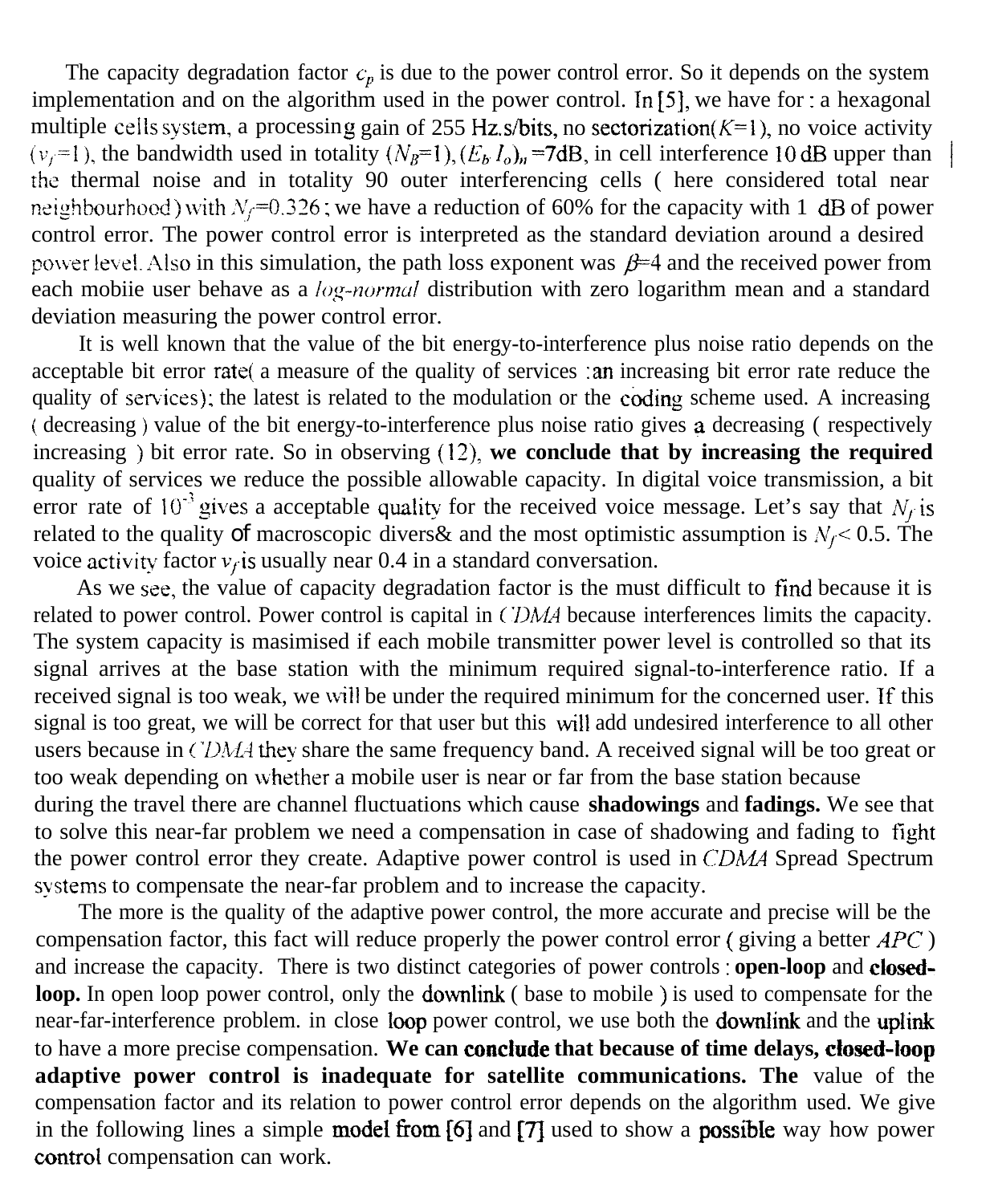We consider an open loop power control algorithm where a user of reference is considered shadowed during a period of time  $A$  and not shadowed during 1-A. During A, the channel ( frequency-nonselective) is modelised by a *Raleigh* random variable and during 1-A while the user is not shadowed by a *Rice* random variable. A *Rice* channel modelised a direct path ( specular component ) plus a multiple path ( diffuse or scattered component ) but, in the *Raleigh* one only a multiple path ( diffuse or scattered component ) is considered, that is why it can represents the sraristics of the channei while the user of reference is shadowed. From the theory of random variables, without power control\_ the probability density function of the received signal  $\rho$  at the base station is given by [6j:

$$
f(\rho) = A \frac{\rho}{\sigma^2} e^{-\frac{\rho^2}{2\sigma^2}} + (1 - A) \frac{\rho}{\sigma^2} e^{-\left(\frac{\rho^2 + A_s^2}{2\sigma^2}\right)} I_o(\frac{\rho A_s}{\sigma^2})
$$
\n(13)

where A, is the amplitude of the specular component of the rician part of the density and ,  $2\sigma^2$  is the average power in the scatter component of the fade, and finnaly  $I_0(x)$  is the modified Bessel function of the first kind and zeroth order. We define the *Rice* factor as :

$$
c = \frac{A_s^2}{(2\sigma^2)}
$$

(14)

 $(15)$ 

 $(16)$ 

(17)

If we normalise to  $A<sub>s</sub>=1$ , we have about the powers [7]:

- <sup>a</sup> Average received power while the user is shadowed :  $P_{\rm c}=2\sigma^2$
- Average received power white the user is unshadowed :

$$
P_u = 2\sigma^2 (1+c)
$$

We see that without power control, the average received power while the user is shadowed is attenuated by a factor  $F-I (I-c)$  compared to the unshadowed case. The goal of the power control here is to compensate by a factor  $P$  for the loss of power due to shadowing. Then, the received power during the shadowed period becomes [7] :

$$
P_s = 2\sigma^2 (1+c)P
$$

, so that with  $P=1$  there is no compensation, the power received during the shadowed period being the same as during the unshadowed period (16), giving a perfect  $APC$  case.